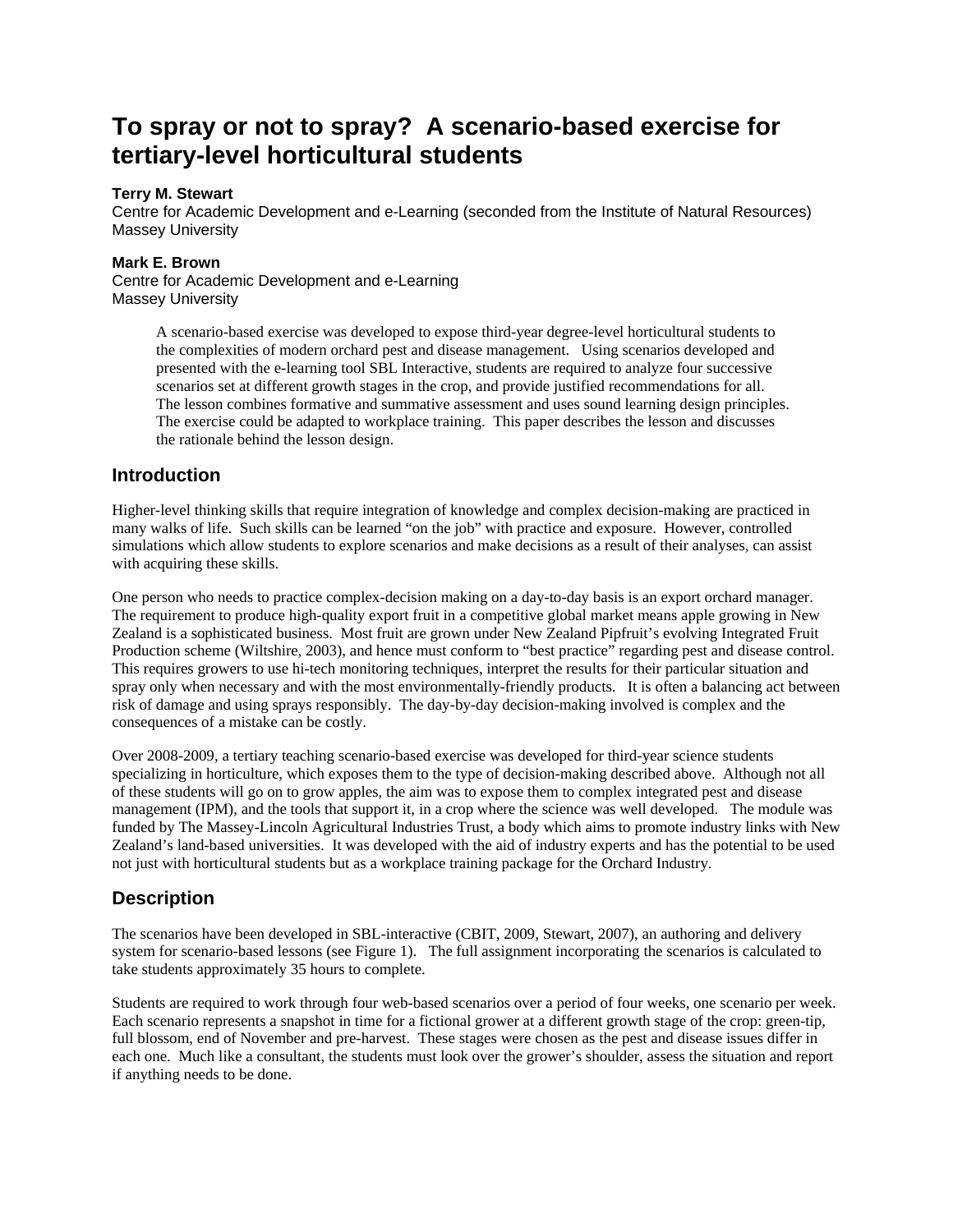In each scenario, students have access to past pest and disease monitoring records and the history of the crop to date, including the spray diary which allows them to see what sprays have been applied so far. The first decision they must face is to decide which pests and diseases (from a list of 12) require some kind of control at this time. Having selected a subset from the given list, they are immediately told the correct subset of problems and the reason why. For those pests and diseases that may require intervention, students are then shown current monitoring data (e.g. insect trap counts), weather data and computer model outputs (as screenshot mockups) of the various decision support systems available to real growers. Students are then required to make "best practice" recommendations for that exact point in time. Does our grower need to act now, or can they wait a day or two and re-assess the situation later? Students must describe what they should do, and justify their reasons for it, in a mini-report that forms part of the student's assessment. Among the things a student may need to consider are:

- The risk of damage to pest and diseases attack as determined by the monitoring data, past history, recent spray applications (the crop may already be protected by a previous spray) and the time of the year.
- The requirements of the destination country. Most export markets limit the type and number of chemicals that can be used and even if allowed, they must not be applied within a certain number of days to harvest.
- Resistance management strategies. Pests and diseases can become resistant to pesticides and hence overuse must be avoided. Guidelines are drawn up for individual pesticides either limiting applications or requiring growers to mix products. These guidelines should be adhered to.
- The likely effect of any pesticide on the environment and other beneficial organisms in the crop.
- The likelihood of a particular pesticide choice affecting an unrelated pest and disease. For example, some fungicides for diseases affect predatory mites, which control pest mite populations. Overuse of these fungicides will result in mite problems.
- Compatibility between pesticides. If a grower has several problems requiring treatment it is common for them to mix pesticides in the same tank so only one application is required. However, not all pesticides can be mixed this way.
- Non-chemical options.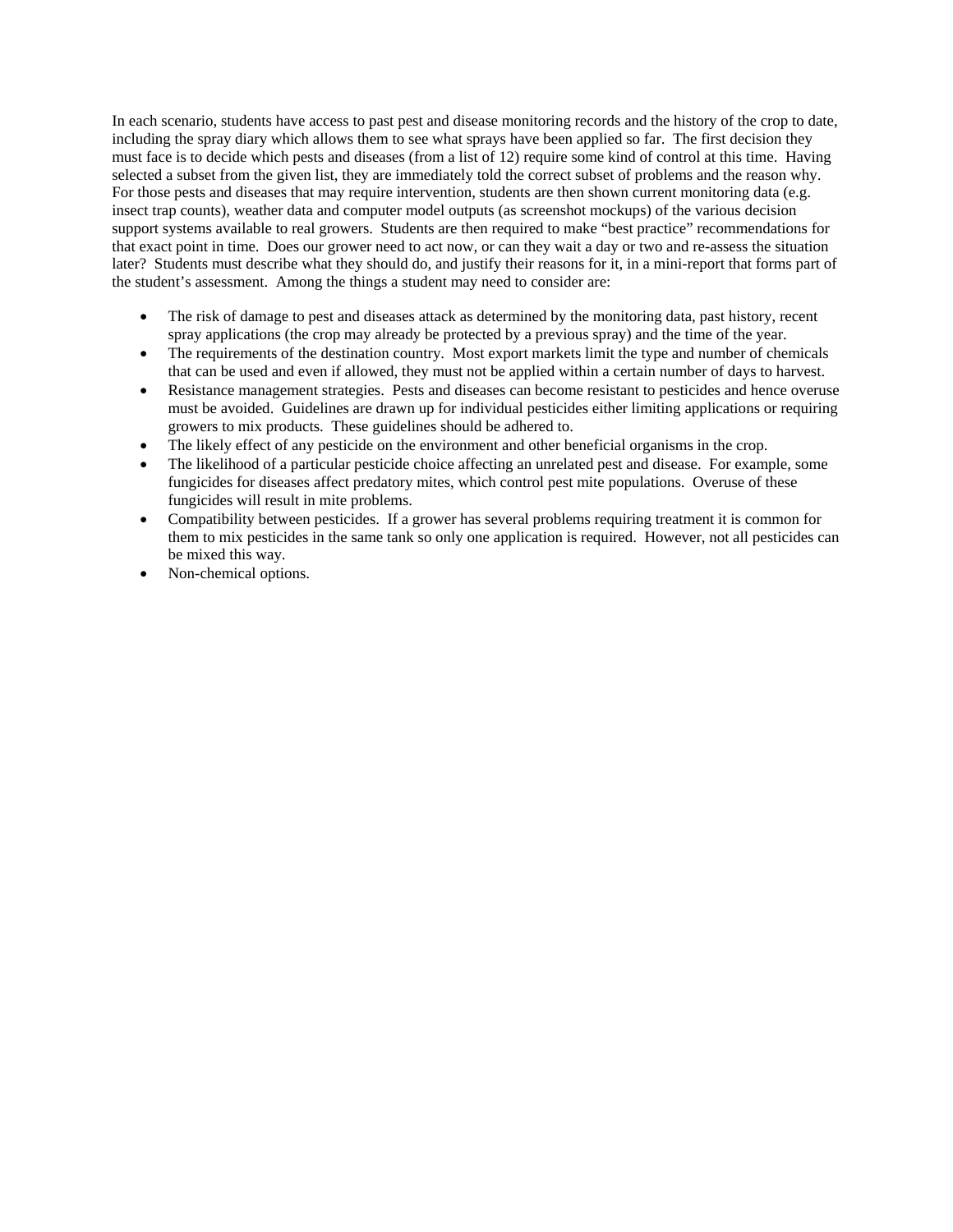

**Figure 1. Part-way through a scenario in late bloom, showing disease monitoring links** 

There are many things to consider and decision-making can become harder as events unfold during the season. The scenarios deliberately include difficult but realistic situations, where trade-offs (say between adhering to resistance management strategy and risking crop damage) may need to be considered. In some situations there is no clear-cut "right answer" but rather the lesser of two evils. This reflects real life!

Students have a week to submit their recommendations. After the deadline is reached the scenario is then closed off and the next scenario will become available. Once this happens, students are informed what the best practice recommendations were, and these are incorporated into the history of the now-current scenario. The latter also includes as history all the events which have taken place in-between the current scenario and the previous one.

The scenarios do have some limitations in scope. Limitations were needed to allow the student to complete the exercise successfully within the allocated time. For example only one variety and crop destination is considered, which is seldom the case in real orchards.

### **Resources**

Students have access to two types of resource to aid their decision-making. The first is advisory material such as a subset of the NZ Pip Fruit Integrated Fruit Production Manual, recommended spray charts, export destination requirements/restrictions and pesticide information. This is available from within the scenario and also in hard copy.

The second resource is orchard and seasonal-specific data, and includes past infestation records (pre- and postharvest), current spray diary data and past and present monitoring data. This is available from within the scenario.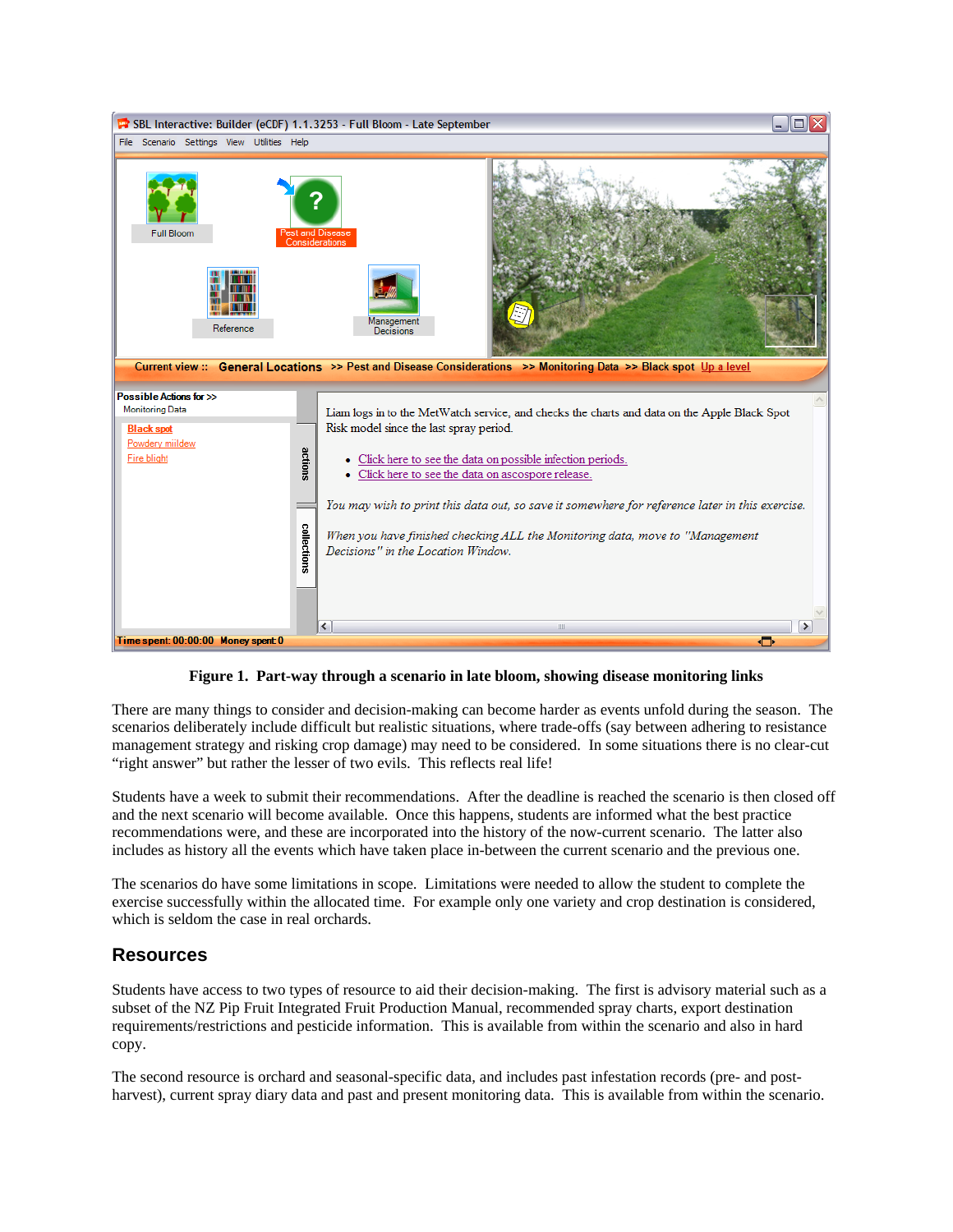## **Assessment**

The scenarios get progressively more difficult and at the end of the exercise students have the opportunity to reflect on their management by submitting a short reflective post-mortem of the exercise. The mark allocation is shown below.

- Scenario  $1 \text{Green Tip}$  2 marks
- Scenario 2 Full Bloom 3 marks
- Scenario  $3 30<sup>th</sup>$  November 4 marks
- Scenario  $4$  Pre-harvest 4 marks
- Reflections 2 marks

The total contributes 15% towards a student's final grade.

## **Discussion**

Although complete, at the time of writing the exercise has not yet been used with a class, so can still be regarded a work in progress. It is due to be first used as described in 2010, but will be walked through and evaluated with a class in a formative mode in later 2009.

Preparation of this lesson drew on education theory and findings, in particular those pertaining to the concept of scaffolding. In the tradition of Problem-based Learning (PBL), scaffolding is a metaphor that refers to the level of soft and hard interactional support that is structured by the teacher to increase understanding and mastery of a given task (Brush & Saye, 2002). Cognitive load theory emphasises the importance of scaffolding when learning complex tasks (Rosenshine & Meister, 1992, Sweller & Chandler, 1994) and several lesson design elements were included to ensure students would not get overwhelmed.

Firstly, the students work through a practice scenario, to get them used to the interface and the kinds of decisions they will be required to take. Next, the lesson is sequenced in complexity. As the season progresses, each scenario becomes more difficult and the issues harder to grapple with. This is what actually happens in orchards during the growing period, but this gradual progression from simple to more complex *task classes* during each scenario is known to aid learning (Bannert, 2002, van Merriënboer ,1997).

Furthermore at the beginning of each scenario, after being given the opportunity to figure them out themselves, students are assisted by being told the important pests and diseases which need to be considered. This is a good example of scaffolding where the novice student benefits from learning crucial information from a more experienced expert. Students can then limit their decision-making to only these organisms. In essence each exercise is a *completion task*, a technique which decreases cognitive load but still forces study (van Merriënboer *et. al.,* 2002)

Students are required to submit a report for each scenario which contributes towards an overall mark. However, once the scenario deadline is closed off, students are given a model answer to further scaffold their learning, the results of which feed into their next scenario. Hence a combination of both formative and summative assessment is incorporated in the lesson.

Reference material is provided not only electronically but also in print form. There is evidence to suggest that students find it easier to use print-based material when they need to refer to it frequently, and make frequent crossreferences (Liu, 2006). Hopefully this decision will be validated through the pilot and initial use by a class of students.

Finally, at the end of the scenarios student are given the opportunity to reflect on their performance. Reflection is a well-known contribution to learning (Moon, 2000). The nature of this reflection and the best way to scaffold it will be determined after an evaluation of the first use of the scenario with students.

The exercise was developed in the first instance to give degree-level horticulture students exposure to the complexity of modern pest and disease management. However, it may also form the basis of a grower and workplace training package. This option is likely to be explored in the future. The scenarios are still a work in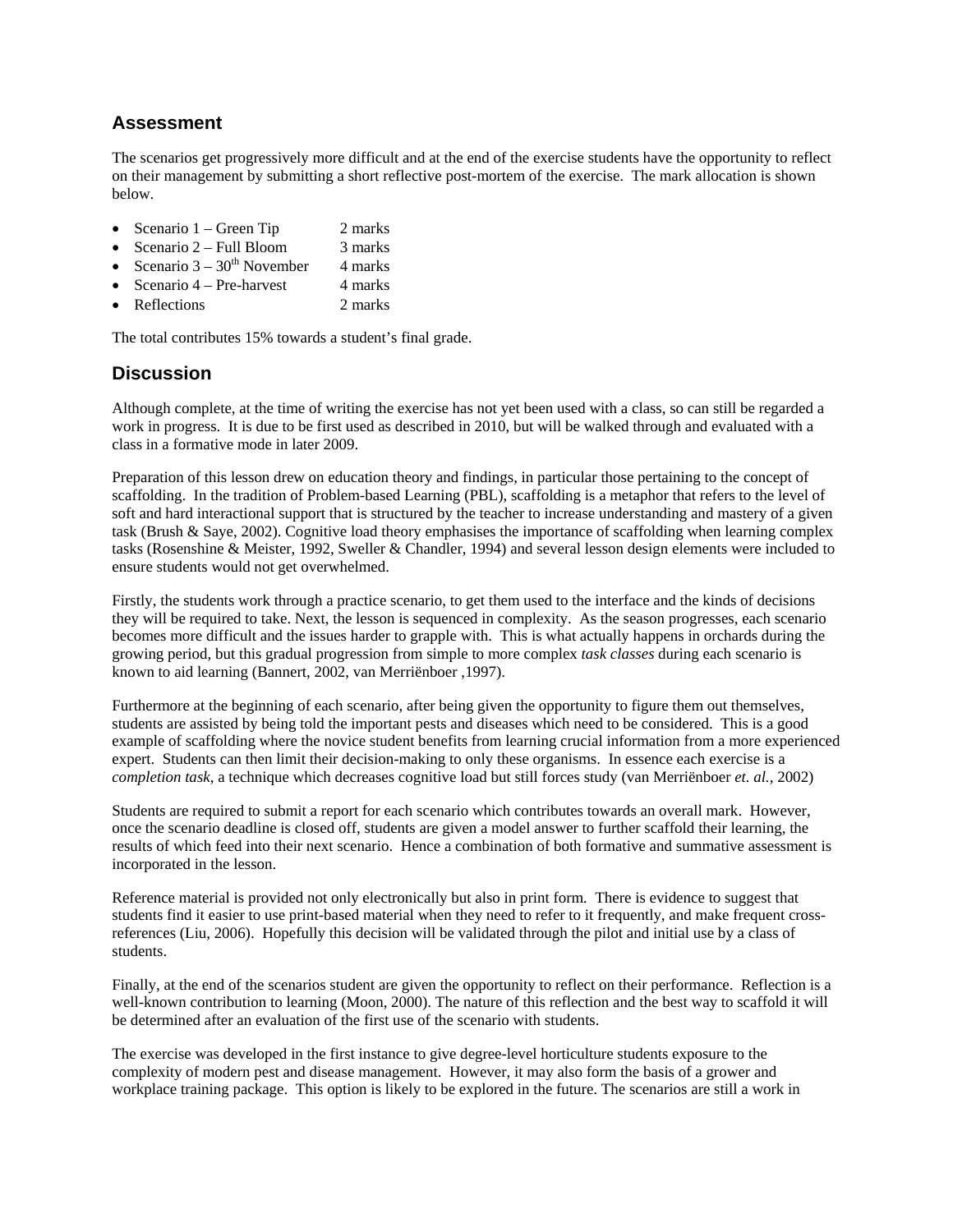progress but early indications from colleagues and those in the industry are promising and we hope to report the outcomes of this project in future accounts of this work.

#### **References**

Bannert, M. (2002). Managing cognitive load—Recent trends in cognitive load theory. *Learning and Instruction*, 12, 139–146.

Brush, T. A, & Saye, J. W. (2002). A summary of research exploring hard and soft scaffolding for teachers and students using a multimedia supported learning environment. *The Journal of Interactive Online Learning*, *1(2)*. Retrieved on August 9, 2009 from http://www.ncolr.org/jiol/issues/PDF/1.2.3.pdf. [viewed 12th Aug 2009]

CBIT. (2009). *SBL Interactive*. http://www.sblinteractive.com [viewed 8 Aug 2009].

Liu, Z. (2006). Print vs. electronic resources: A study of user perceptions, preferences, and use. *Information Processing & Management* 42(2), 583-592

Moon, J.A. (2006). *Reflections in learning and professional development*. London, Kogan Page.

Rosenshine, B. V., & Meister, C. (1992). The use of scaffolds for teaching less structured cognitive tasks. *Educational Leadership*, 49(7), 26–33.

Stewart, T.M. (2007). Tools and techniques for scenario based e-learning for New Zealand tertiary students: Prototype to adoption. In *ICT: Providing choices for learners and learning. Proceedings ascilite, Singapore 2007*. http://www.ascilite.org.au/conferences/singapore07/procs/stewart-t.pdf

Sweller, J. & Chandler, P. (1994). Why some material is difficult to learn. *Cognition and Instruction*, 12, 185–233.

van Merriënboer, J. J. G. (1997). *Training complex cognitive skills: A four-component instructional design model for technical training*. Englewood Cliffs, NJ: Educational Technology Publications

van Merriënboer, J. J. G., Clark, R. E., & de Croock, M. B. M. (2002). Blueprints for complex learning: The 4C/ID\*-model. *Educational Technology Research and Development*, 50(2), 39–64

Wiltshire, J.W (2003). Integrated Fruit Production in the New Zealand fruit industry. http://events.lincoln.ac.nz/kelloggs/Jono%20Wiltshire%20-%20IFP.pdf [viewed 8 Aug 2009].

# **Acknowledgements**

The authors would like to thank The Massey-Lincoln Agricultural Industries Trust for funding the project. We would also like to thank Mike Butcher of Pipfruit New Zealand Incorporated and Dr Jim Walker of The Institute for Plant and Food Research Limited who provided much of the advisory material.

# **Author Contact Details**

Dr Terry M. Stewart (t.stewart@massey.ac.nz)

Associate Professor Mark Brown (m.e.brown@massey.ac.nz)

Centre for Academic Development and e-Learning (CADeL) Massey University Private Bag 11 222 Palmerston North